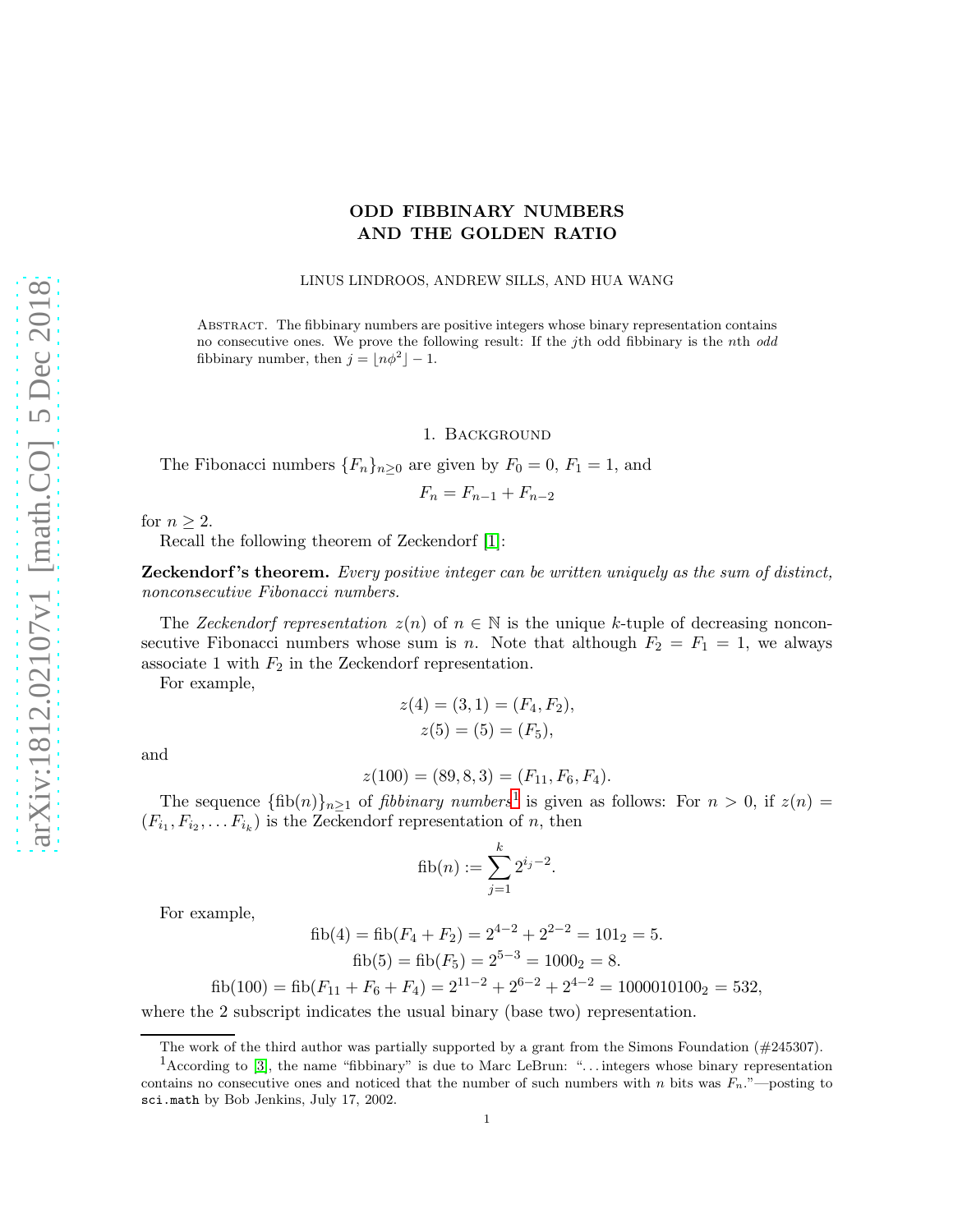#### 2. Statement of main result relating odd fibbinaries to the golden ratio

It is easy to generate the odd fibbinary numbers from the binary representations and find the corresponding value of the original integer, e.g.,

- $1_2 = 2^0 = \text{fib}(F_2) = \text{fib}(1);$
- $101_2 = 2^2 + 2^0 = \text{fib}(F_4 + F_2) = \text{fib}(4);$
- $1001_2 = 2^3 + 2^0 = \text{fib}(F_5 + F_2) = \text{fib}(6);$
- $\bullet$  ....

Let  $\text{odfib}(n)$  denote the *n*th odd fibbinary number, i.e.,

$$
odfib(1) = 12, odfib(2) = 1012, odfib(3) = 10012, ...
$$

Let

$$
Z(n) := \text{fib}^{-1}(\text{odfib}(n)),
$$

so that

$$
Z(1) = 1, Z(2) = 4, Z(3) = 6, Z(4) = 9, \dots
$$

In other words, if the *n*th odd fibbinary number is the *j*th fibbinary number, then  $j = Z(n)$ . This sequence

$$
1, 4, 6, 9, 12, 14, 17, \ldots
$$

appears to be "A003622" in OEIS [\[2\]](#page-4-2), defined as

$$
\{ \lfloor n\phi^2 \rfloor - 1 \}_{n=1}^{\infty} = \{ \lfloor n\phi \rfloor + n - 1 \}_{n=1}^{\infty} \tag{1}
$$

where

$$
\phi = \frac{1+\sqrt{5}}{2}
$$

is the golden ratio, which satisfies  $\phi^2 = \phi + 1$ , and of course arises as

|                                                                 | z(i)                 | fib(j)                                  | $\text{odfib}^{-1}(i)$ |
|-----------------------------------------------------------------|----------------------|-----------------------------------------|------------------------|
| $1 =  \phi^2  - 1 = Z(1)$                                       | $(1) = (F_2)$        | $1_2 = 1$                               |                        |
| $\overline{2}$                                                  | $(2) = (F_3)$        | $10_2 = 2$                              |                        |
| 3                                                               | $(3) = (F_4)$        | $100_2 = 4$                             |                        |
| $4 =  2\phi^2  - 1 = Z(2)$                                      | $(3,1)=(F_4,F_2)$    | $101_2 = 5$                             | $\overline{2}$         |
| $\overline{5}$                                                  | $(5) = (F_5)$        | $1000_2 = 8$                            |                        |
| $6 =  3\phi^2  - 1 = Z(3)$                                      | $(5,1)=(F_5,F_2)$    | $1001_2 = 9$                            | 3                      |
| 7                                                               | $(5,2)=(F_5,F_3)$    | $10102 = 10$                            |                        |
| 8                                                               |                      | $(8) = (F_6)$   10000 <sub>2</sub> = 16 |                        |
| $9 =  4\phi^2  - 1 = Z(4)$                                      | $(8,1)=(F_6,F_2)$    | $10001_2 = 17$                          | 4                      |
| 10                                                              | $(8,2)=(F_6,F_3)$    | $10010_2 = 18$                          |                        |
| 11                                                              | $(8,3) = (F_6, F_4)$ | $101002 = 20$                           |                        |
| $12 =  5\phi^{2}  - 1 = Z(5)   (8,3,1) = (F_{6}, F_{4}, F_{2})$ |                      | $10101_2 = 21$                          | 5                      |

$$
\lim_{n \to \infty} \frac{F_{n+1}}{F_n} = \phi.
$$

The correspondence displayed above is naturally conjectured to be true in general.

<span id="page-1-0"></span>**Theorem 2.1.** Let j be a positive integer such that the jth fibbinary number is odd. Suppose that this jth fibbinary number is the nth odd fibbinary number. Then

<span id="page-1-1"></span>
$$
j = Z(n) = \lfloor n\phi^2 \rfloor - 1 = \lfloor n\phi \rfloor + n - 1
$$
 (2)

2 VOLUME , NUMBER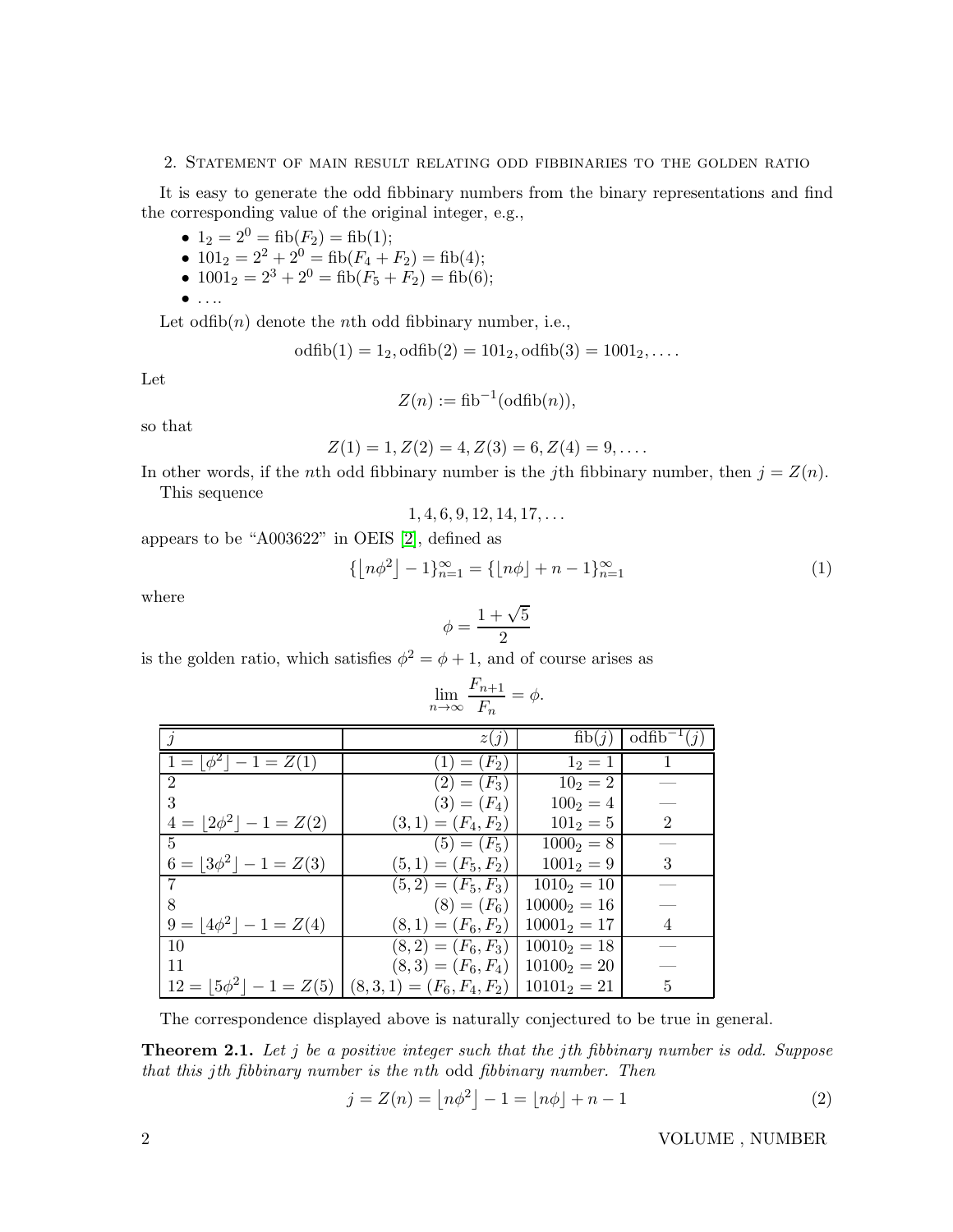for any  $n \geq 1$ .

## 3. Proof of Theorem [2.1](#page-1-0)

It is easy to check that  $(2)$  is true for small values of n. In the rest of this note we provide a general proof for  $n \geq 3$ .

Next, we record the following observation on odfib $(n)$  as a lemma.

**Lemma 3.1.** For any  $1 \leq k \leq F_{n-1}$  and  $n \geq 2$ , we have

$$
\text{odfib}(F_n + k) = 2^n + \text{odfib}(k).
$$

*Proof.* Immediate as each digit in the binary representation of odfib $(n)$  corresponds to a specific Fibonacci number.

For example,

$$
\text{odfib}(10) = \text{odfib}(8+2) = \text{odfib}(F_6+2) = 1000101_2 = 2^6 + 101_2 = 2^6 + \text{odfib}(2).
$$

<span id="page-2-0"></span>**Lemma 3.2.** For any  $1 \leq k \leq F_{n-1}$  and  $n \geq 2$ , we have

$$
Z(F_n + k) = F_{n+2} + Z(k).
$$

*Proof.* Since each digit in the binary representation of  $\text{odfib}(n)$  corresponds to a distinct Fibonacci number in the sum of  $Z(n)$  under the Zeckendorf representation, we can claim the same for  $Z(n)$ . That is,

$$
Z(F_n + k) = \text{fib}^{-1}(\text{odfib}(F_n + k))
$$
  
=  $\text{fib}^{-1}(2^n + \text{odfib}(k))$   
=  $F_{n+2} + \text{fib}^{-1}(\text{odfib}(k))$   
=  $F_{n+2} + Z(k)$ .

<span id="page-2-3"></span> $\Box$ 

For example,

$$
Z(10) = Z(F_6 + 2) = 25 = 21 + 4 = F_8 + Z(2).
$$

From Lemma [3.2,](#page-2-0) we have

<span id="page-2-1"></span>
$$
Z(F_n + k) - Z(F_n + k - 1) = Z(k) - Z(k - 1)
$$
\n(3)

for  $2 \leq k \leq F_{n-1}$  and

<span id="page-2-2"></span>
$$
Z(F_n + 1) = F_{n+2} + 1.
$$
\n(4)

Now to show [\(2\)](#page-1-1) for any n, we only need to show analogues of [\(3\)](#page-2-1) and [\(4\)](#page-2-2) for  $\lfloor n\phi^2 \rfloor - 1$ , i.e.,

$$
\lfloor (F_n + k)\phi \rfloor - \lfloor (F_n + k - 1)\phi \rfloor = \lfloor (F_n + k)\phi^2 \rfloor - \lfloor (F_n + k - 1)\phi^2 \rfloor
$$

$$
= \lfloor k\phi^2 \rfloor - \lfloor (k - 1)\phi^2 \rfloor
$$

$$
= \lfloor k\phi \rfloor - \lfloor (k - 1)\phi \rfloor
$$
(5)

for  $2 \leq k \leq F_{n-1}$ , and

<span id="page-2-4"></span>
$$
\lfloor (F_n + 1)\phi \rfloor + F_n = \lfloor (F_n + 1)\phi^2 \rfloor - 1 = Z(F_n + 1). \tag{6}
$$

**Remark.** Intuitively, this can be considered as using  $Z(F_n + 1)$  as the "stepping stone" to prove [\(2\)](#page-1-1) for  $Z(F_n + k)$  for  $k = 2, 3, \ldots, F_{n-1}$  using induction.

MONTH YEAR 3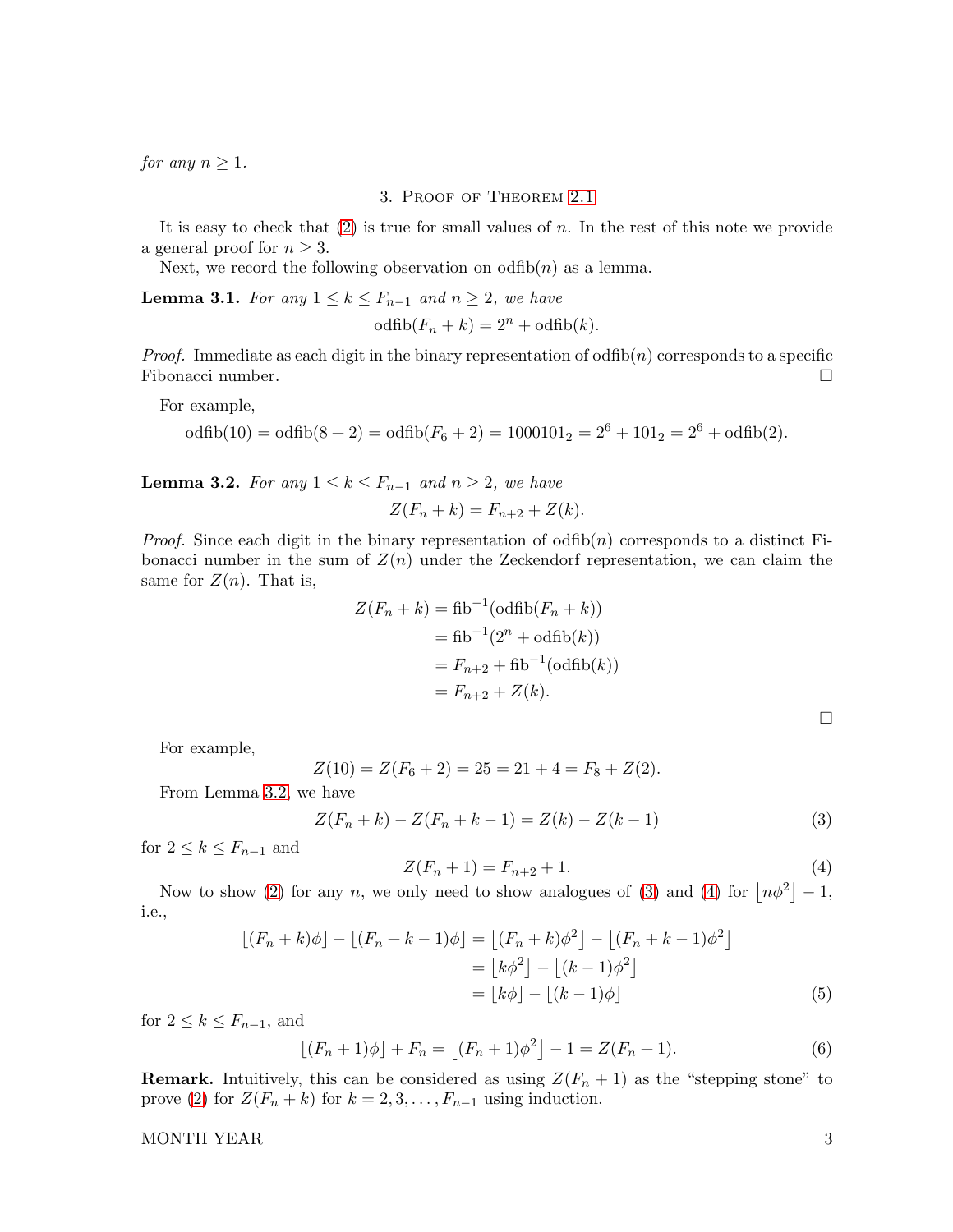In order to establish [\(5\)](#page-2-3), it is essentially sufficient to show that  $\{F_n \phi\}$  is never large enough to affect the difference  $|k\phi| - |(k-1)\phi|$ , where  $\{x\} := x - |x|$ , the fractional part of the real number x.

We make use of the following fact, which is easily established by induction in  $n$ :

<span id="page-3-1"></span>
$$
(-1)^n \tau^n = -F_n \tau + F_{n-1}, \tag{7}
$$

where  $\tau = \frac{\sqrt{5}-1}{2} = \phi - 1$  satisfying  $\tau^2 = -\tau + 1$ . Consequently,

$$
\{F_n \phi\} = \{F_n \tau\} = \{-(-\tau)^n\}
$$

for any n.

Making use of the fact that  $\tau = \phi - 1$ , it suffices to show

<span id="page-3-0"></span>
$$
\lfloor (F_n + k)\tau \rfloor - \lfloor (F_n + k - 1)\tau \rfloor = \lfloor k\tau \rfloor - \lfloor (k - 1)\tau \rfloor. \tag{8}
$$

To show [\(8\)](#page-3-0), simply consider

$$
\{k\tau\} \pm \{F_n\tau\}
$$

for any  $1 \leq k \leq F_{n-1}$ . We will show that this value never reaches 1 or goes below zero and hence  $\{F_n\tau\}$  will not affect  $\lfloor k\tau \rfloor - \lfloor (k-1)\tau \rfloor$ .

(i) To show  $\{k\tau\} + \{F_n\tau\} < 1$ , consider the Zeckendorf representation of k as the sum of non-consecutive Fibonacci numbers.

If  $k < F_{n-1}$ , then

$$
k = F_{a_1} + F_{a_2} + \ldots + F_{a_s}
$$

where

$$
1 \le a_1 \le a_2 - 2 \le a_2 \le a_3 - 2 \le \dots \le a_s \le n - 2.
$$

Then

$$
\{k\tau\} + \{F_n\tau\} = \{(F_{a_1} + \dots + F_{a_s})\tau\} + \{F_n\tau\}
$$
  
\n
$$
\leq \tau^{a_1} + \tau^{a_2} + \dots + \tau^{a_s} + \tau^n
$$
  
\n
$$
< \tau + \tau^3 + \tau^5 + \dots
$$
  
\n
$$
= \frac{\tau}{1 - \tau^2}
$$
  
\n
$$
= 1.
$$

If  $k = F_{n-1}$ , we have

$$
\{k\tau\} + \{F_n\tau\} = \tau^{n-1} + \tau^n \le \tau^2 + \tau^3 < 1
$$

for any  $n \geq 3$ .

(ii) To show  $\{k\tau\} - \{F_n\tau\} > 0$ , simply note that

$$
\{k\tau\} - \{F_n\tau\} = \{(F_{a_1} + \dots + F_{a_s})\tau\} - \{F_n\tau\}
$$

$$
\geq \tau^{a_1} - \tau^{a_2} - \dots - \tau^{a_s} - \tau^n
$$

$$
> \tau^{a_1} - \tau^{a_1+2} - \tau^{a_1+4} - \dots
$$

$$
= \tau^{a_1} \left(1 - \frac{\tau^2}{1 - \tau^2}\right)
$$

$$
> 0
$$

if  $k < F_{n-1}$  and

$$
\{k\tau\} - \{F_n \tau\} = \tau^{n-1} - \tau^n > 0
$$

if  $k = F_{n-1}$ .